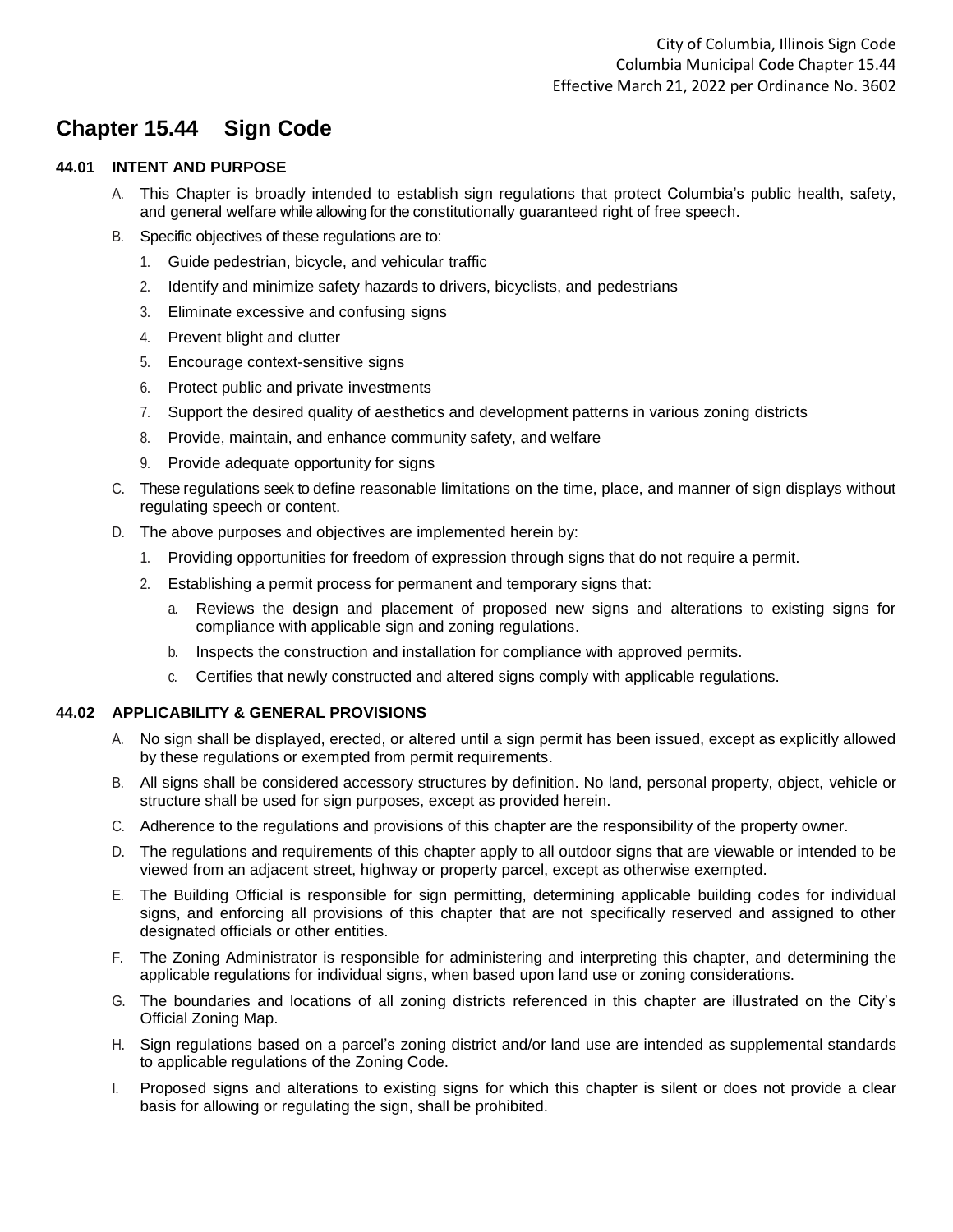### **44.03 DEFINITIONS**

**Abandoned Sign Structure:** A sign structure on which no sign has been installed for a continuous period of 180 days or longer.

**Accessory Use or Structure:** Any use or structure on a parcel that is ancillary or subsidiary to the primary use or structure.

**Aggregate Sign Area:** The combined total area of all signs on a single parcel, calculated as described herein.

**Alteration:** Any modification to a sign or sign structure that affects the size, shape, height, or sign location; changes in structural materials; or replacement of electrical components with other than comparable materials. Does not include ordinary maintenance, repair, or exempted changes to copy.

**Awning:** A covered framework attached to a building that projects over a door or window

to provide protection from the weather or sun and which may have a sign placed on its exterior surface.

**Awning Sign:** A sign applied directly to the exterior surface of an awning.

**Banner:** A portable sign, typically constructed fabric or other flexible material, which has no internal support structure and is designed to hang flush against a surface or suspend between tethering points. See Figure 2.



*Awning Sign*





*Blade Sign*

**Blade (Projecting) Sign:** A building sign with a support structure anchored to and oriented perpendicular to the wall's vertical face. *Banner*

**Building Official:** The City of Columbia's appointed staff position in the Community Development Department responsible for administering the City's Building Code, Property Maintenance Code, and other municipal codes.

**Building Sign:** A sign that is affixed or applied directly to a building wall, canopy or marquee, or a sign having an independent support structure anchored to a wall, canopy or marquee.

**Canopy:** A permanent attached or accessory structure that offers protection from the weather, but is not a marquee.

**Canopy Sign:** A building sign mounted flush and parallel to the vertical face of a canopy.

**Changeable Copy Display:** A sign panel that allows for manual changes to its copy, but has no electronic or mechanical means of changing copy.

**Dilapidated Sign:** A sign that is structurally unsound, unsafe, defective, or in need of maintenance.





*(Monument Sign)*

**Dynamic Display:** A sign panel with copy that changes, either by electronic or manual means.

**Electronic Message Display:** An electronic sign panel that can be programmed to change copy automatically, but does not have fullmotion video display capabilities.

*Canopy Sign Changeable Copy Display (Marquee Sign) Electronic Message Display*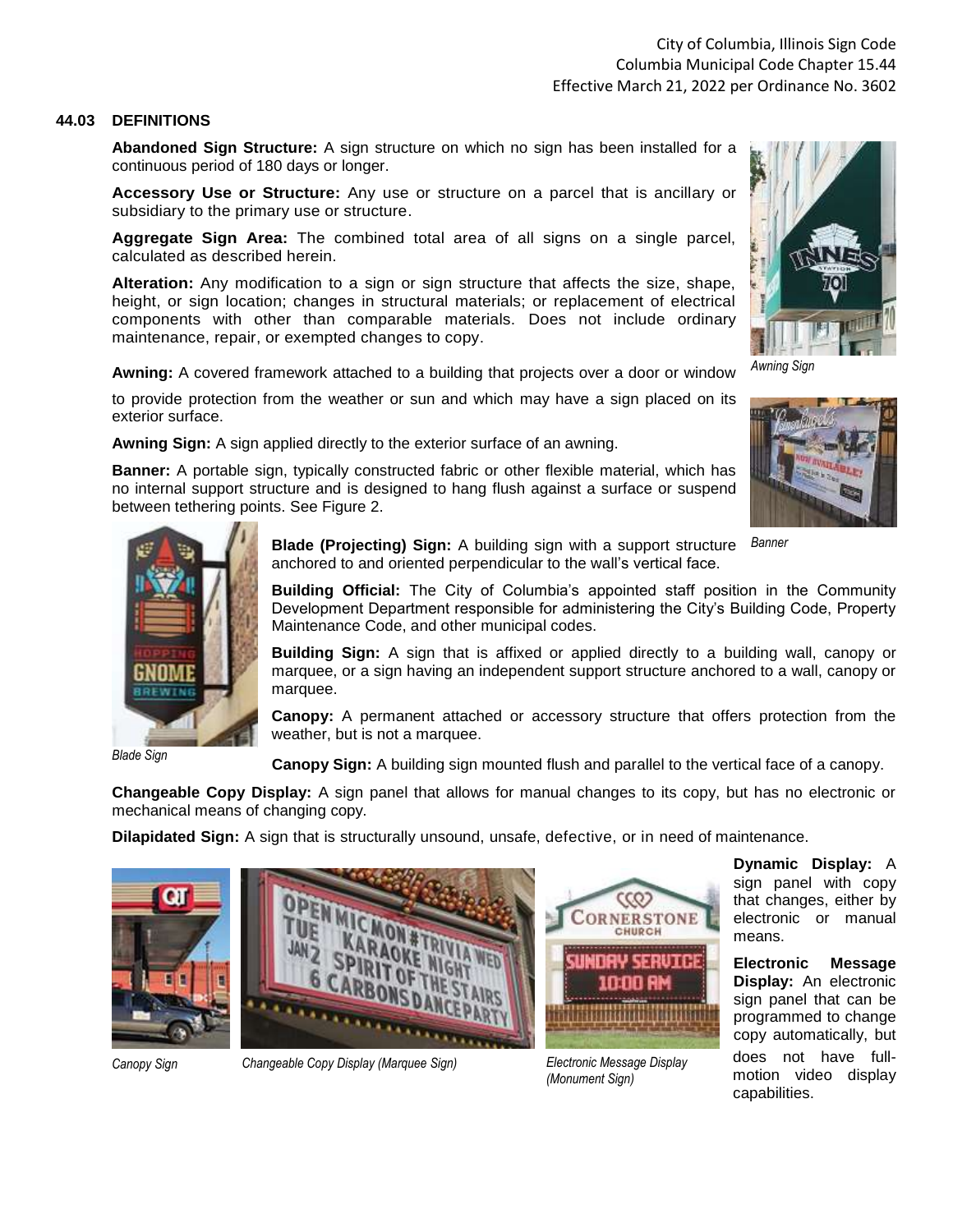City of Columbia, Illinois Sign Code Columbia Municipal Code Chapter 15.44 Effective March 21, 2022 per Ordinance No. 3602



*External Illumination (Monument Sign)*



*Flag*

**External Illumination:** The illumination of a sign face or panel by an artificial light source located outside of the body and aimed toward the sign.

**Flag:** A sign panel made of fabric that may be attached to a pole on 1 side allowing it to move in the wind or hung from a structure or fixed object.

**Freeform Sign Panel:** A sign panel that takes the shape of copy elements and has no visually discernible frame.

**Freestanding Sign:** A ground-mounted sign with an independent support

structure that requires no physical attachment to a building, wall, fence, or other structure.

**Incidental Sign:** A small sign, emblem or decal with an area of 4 square feet or less that provides specific information to individuals viewing it from within the site and engaged in an activity or use occurring on the same parcel.

**Internal Illumination:** The illumination of a sign face or panel by an artificial light source located inside of the sign body or having copy that is comprised of an artificial light source such as neon tubes or light-emitting diodes (LED), including electronic message and video displays.

**Legal Nonconforming Sign:** A sign that legally existed prior to the effective date of

these regulations, but does not fully comply with the regulations enacted with the adoption of these regulations.

> **Lot or Parcel:** A tract of real property that has a specific legal description and deed of ownership recorded with the Register of Deeds of the county in which the tract is located.

> **Marquee:** A permanent structure over a building entrance that offers protection from the weather, which is common in theater architecture.

> **Marquee Sign:** A type of building sign with a dynamic display installed flush and parallel to the vertical face of a marquee.

**Monument Sign:** A type of permanent freestanding sign with an internal support structure enclosed in a sign body having a width that measures at least 75% of the sign face width.

**Off-Premise Sign:** A sign that is not directly related to a use, establishment, structure or activity found on the parcel where said sign is displayed.

**On-Premise Sign:** A sign that is directly related to a use, establishment, structure or activity found on the parcel where said sign is displayed; or that expresses an opinion or belief of an owner or tenant of the parcel where said sign is displayed.

**Permanent Sign:** A sign constructed of durable, weatherproof materials that is designed for perpetual display, the installation of which requires the issuance of a permanent sign permit.

**Portable Sign:** A sign designed and constructed to be easily moved between locations.

**Primary Elevation:** The exterior wall of a building where the main building access is located.

**Primary Frontage:** The street frontage of a parcel that the property is addressed to and where the main property access is typically, but not always located.

**Primary Use or Structure:** The predominant purpose for which a parcel is used, which determines the applicable zoning regulations, or in the case of primary structure, the main building where related activities take place.

*Freeform Sign Panel (Wall Sign)*



 $\text{ind } \mathcal{E}$ 

*Internal Illumination (Wall Sign) Monument Sign*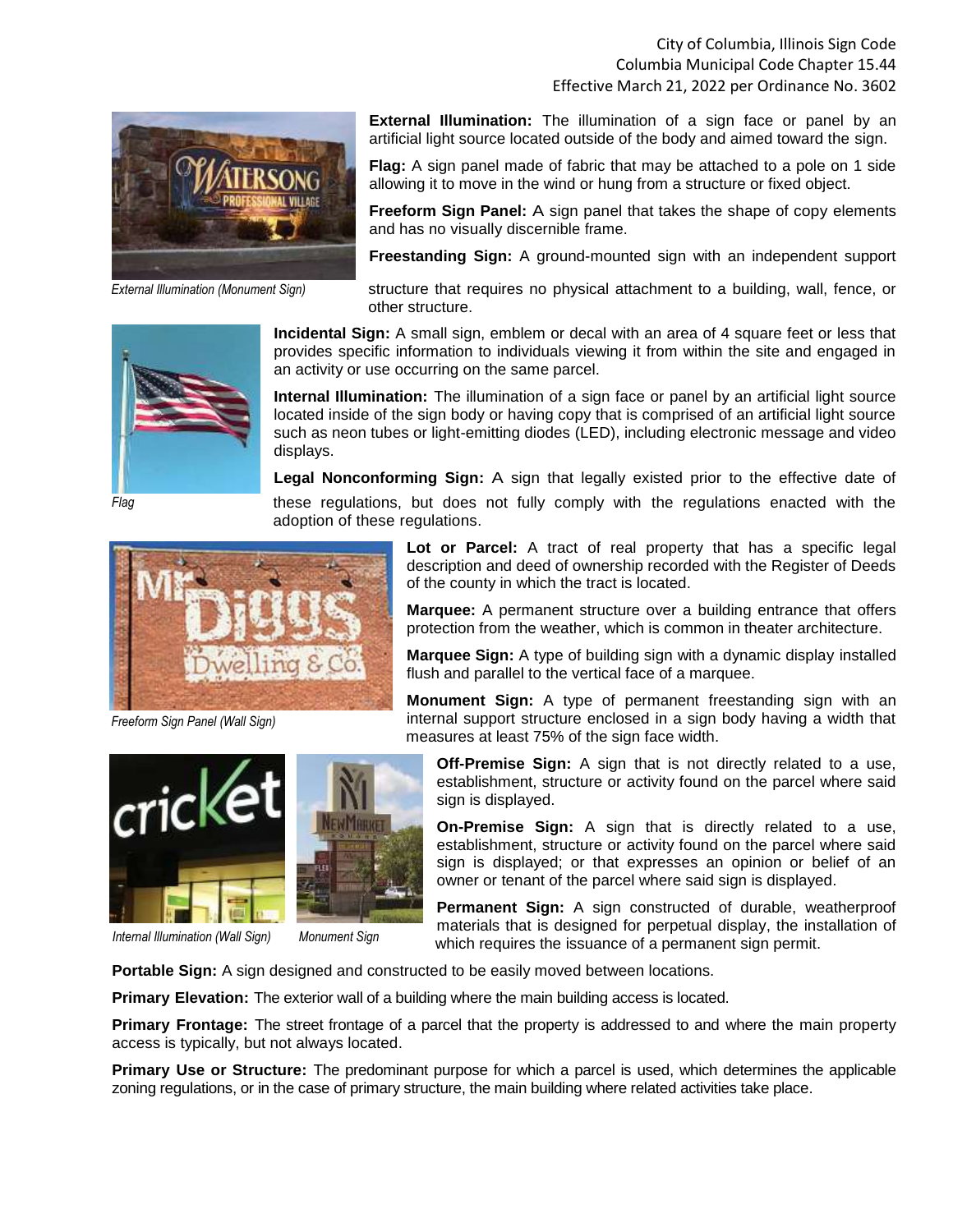**Prohibited Sign:** A sign that does not conform to or is not allowed by these regulations, excluding legal nonconforming signs.

**Secondary Elevation:** Any exterior building wall that is not the primary elevation.

**Secondary Frontage:** Any street frontage of a parcel that is not the primary frontage.

**Setback:** The minimum distance allowed between a sign and adjacent property line, as measured from the property line to the nearest point on the sign or sign structure.



**Sidewalk Sign:** A portable temporary sign made of rigid materials that is capable of being held in place by its own weight. This includes signs frequently referred to as Aframe or sandwich board signs.

**Sign:** A medium of visual communication that conveys a message, expresses an ideology, symbolizes an entity, portrays an image, provides information, or attracts attention.

**Sign Base:** The portion of a freestanding sign structure that supports the sign body and contacts the ground or foundation.

**Sign Body:** The cabinet, frame or portion of a sign structure that displays the sign face, excluding the base or decorative cap.

*Sidewalk Sign*

**Sign Classification:** The means of identifying individual signs or types of signs according to the structural and display characteristics by which they are regulated.

**Sign Copy:** The words, letters or graphic elements on a sign that convey its message, idea or purpose.

**Sign Face:** The surface of a sign upon which the sign copy is placed or attached, which may be comprised of one or more individual sign panels.

**Sign Foundation:** The component of a permanent freestanding sign made of concrete or similar material to which the base or support structure is anchored, and which extends below the ground surface to provide lateral and vertical stability.

**Sign Panel:** An individual portion of a sign face that is clearly distinguished from other portions by its design and copy. A sign face may be comprised of a single panel or multiple panels.

**Sign Permit:** A written certificate issued by a designated official of the City of Columbia, which certifies that a proposed sign conforms to these regulations, has permission to be installed, and is authorized for display as stipulated by the permit so long as it remains in conformance. Sign permits may be issued for permanent installation or temporary display.

**Sign Setback:** The minimum required distance between a sign and the exterior boundary of the parcel where it is installed.

**Sign Support Structure:** The structural support and bracing elements for a sign, including posts and poles.

**Static Display:** A sign panel with copy that is intended for permanent display and incapable of manual or automatic copy changes.

**Street Frontage:** The property line(s) of a parcel shared with public highway or street right-of-way boundary.

**Temporary Sign:** A portable sign designed to be displayed for a limited time period, which shall be issued a temporary sign permit prior to installation unless it is specifically exempted from these regulations.

**Vehicle Sign:** A sign with a static display that is mounted on or applied directly to a motor vehicle or trailer.



*Vehicle Sign*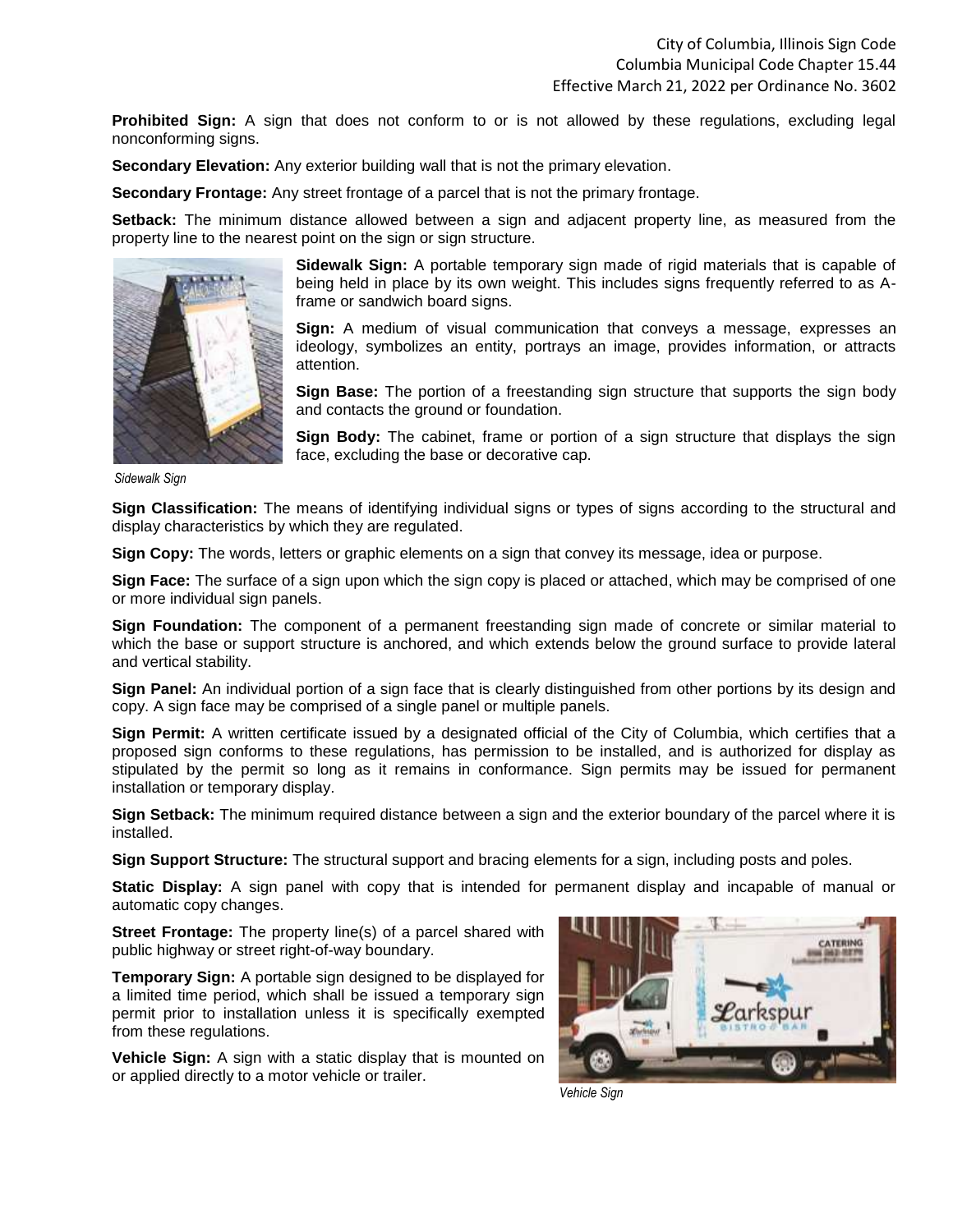**Video Display:** An electronic sign panel capable of displaying enhanced text, graphic effects, or full-motion video.

**Wall Sign:** A type of building sign that is installed flush and parallel to the vertical surface of a wall.

**Window Sign:** A sign applied to the surface window or hung in a window and oriented to be viewed from outside the building.

**Yard Sign:** A portable temporary sign that is held in place by weight or a support structure inserted directly into the ground, but not anchored by a foundation.



*Video Display*

**Zoning Administrator:** The City of Columbia's Director of Community Development, who is responsible for administering the City's Zoning Code and provisions of other municipal code related to land use or zoning.









# **44.04 PROHIBITED SIGNS**

- A. Signs, other than legal nonconforming signs, that are not in full compliance with this chapter.
- B. Sign types and display types that are not specifically allowed by this chapter.
- C. Signs which by location, color, illumination level, or design element conflict with traffic control signs or traffic signals or that may interfere with, mislead, or confuse traffic.
- D. Off-premise signs, except as explicitly allowed by these regulations.
- E. Vehicle signs that have a dynamic display and illegal vehicle signs visible from a public right-of-way.
- F. New signs located on property without the permission of the property owner except those authorized or required by a federal, state, or local government agency.
- G. Signs incorporating beacon, flashing, or strobe lights.
- H. Signs which emit smoke, particulate matter, sound, odor, or other visible vapors.
- I. Signs which prevent free ingress or egress from any door, window, or fire escape.
- J. Abandoned sign structures.

# **44.05 GENERAL EXEMPTIONS FROM SIGN REGULATIONS**

- A. Alterations to existing signs involving only a change in copy. This shall include the replacement of a static display sign panel with another static display, provided there are no alterations to any other sign component.
- B. Signs placed by or at the direction of the City of Columbia or other government agency with such authority, within the public right-of-way or on other property owned by a unit of government.
- C. Signs required by federal, state, or local laws.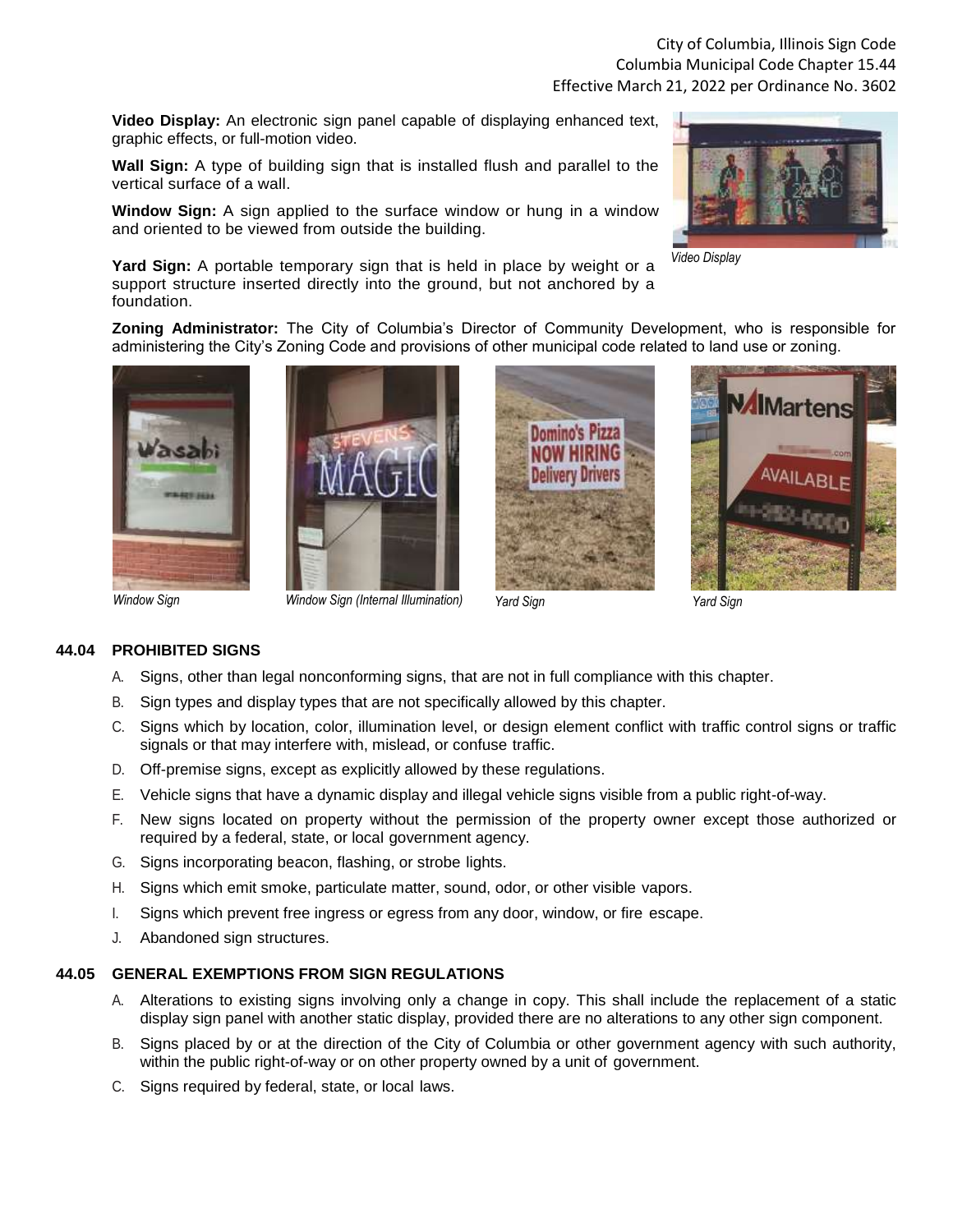- D. Signs authorized by the City that identify or recognize historic events or buildings.
- E. Signs are not visible or distinguishable beyond the parcel where the sign is located.
- F. Incidental signs and other on-premise signs that display specific information intended solely for individuals engaged in a use or activity occurring on the same parcel where the sign is located. This includes, but is not limited to parking lot traffic control and directional signs, sidewalk signs, drive-thru restaurant menu boards, and automated car washes.
- G. Display of goods in a window, including incidental signs related to said goods.
- H. Signs carried by people.
- I. Antique or collectible signs displayed as a personal or museum exhibit and those painted on a wall or architectural element of a historic building.
- J. Scoreboards and off-premise signs on athletic fields that are oriented towards the field of play.
- K. Signs affixed to or incorporated into machines or equipment by the manufacturer or distributor.

#### **44.06 REGULATED SIGNS EXEMPT FROM PERMIT REQUIREMENTS**

| <b>Exempt Sign</b><br><b>Types</b>  | Applicable<br><b>Zoning Districts</b> | <b>Qualifying Conditions &amp; Provisions</b>                                                                                         | <b>Applicable Regulations</b><br>(subject to Section 15.44.10 General Sign Standards)                                                                                                                                                                                          |
|-------------------------------------|---------------------------------------|---------------------------------------------------------------------------------------------------------------------------------------|--------------------------------------------------------------------------------------------------------------------------------------------------------------------------------------------------------------------------------------------------------------------------------|
| <b>Window Signs</b><br>Awning Signs | All                                   | Surface coverage not to exceed 25% of any<br>window or awning surface                                                                 | No limit on the number of windows or awnings exempted<br>per structure                                                                                                                                                                                                         |
| <b>Vehicle Signs</b>                | All                                   | Vehicles used for deliveries, service calls, and<br>other legal routine purposes related to the<br>conduct of the applicable business | Vehicles shall be legally licensed and registered,<br>operable, and parked in a lawful authorized location                                                                                                                                                                     |
| Flags                               | All                                   | Up to 3 flags allowed per parcel, subject to<br>Building Code compliance if applicable                                                | Max sign area (square feet): 48<br>Max aggregate area (square feet): 144<br>Max freestanding height (vertical feet): 25<br>Setback (linear feet): 5 in C-2 district; 10 in all other<br>zoning districts                                                                       |
| Yard Signs<br><b>Banners</b>        | All                                   | Up to 2 signs per parcel may be displayed at<br>any given time                                                                        | Max sign area (square feet): 6<br>Max freestanding height (vertical feet): 5<br>Freestanding sign setback (linear feet): 5 in C-2 district;<br>10 in all other zoning districts                                                                                                |
| Sidewalk Signs                      | $C-2$                                 | Parcels with Main Street frontage; Up to 3 signs<br>per parcel at any given time allowed during<br>operating hours only               | Display limit: 1 sign per commercial establishment<br>holding current City business license<br>Max sign area (square feet): 8<br>Max height (vertical feet): 4<br>Display locations: immediately adjacent to primary<br>structure; allowed on sidewalk subject to restrictions |

Signs exempt from permit requirements under these provisions shall not be illuminated by any internal or external means of lighting.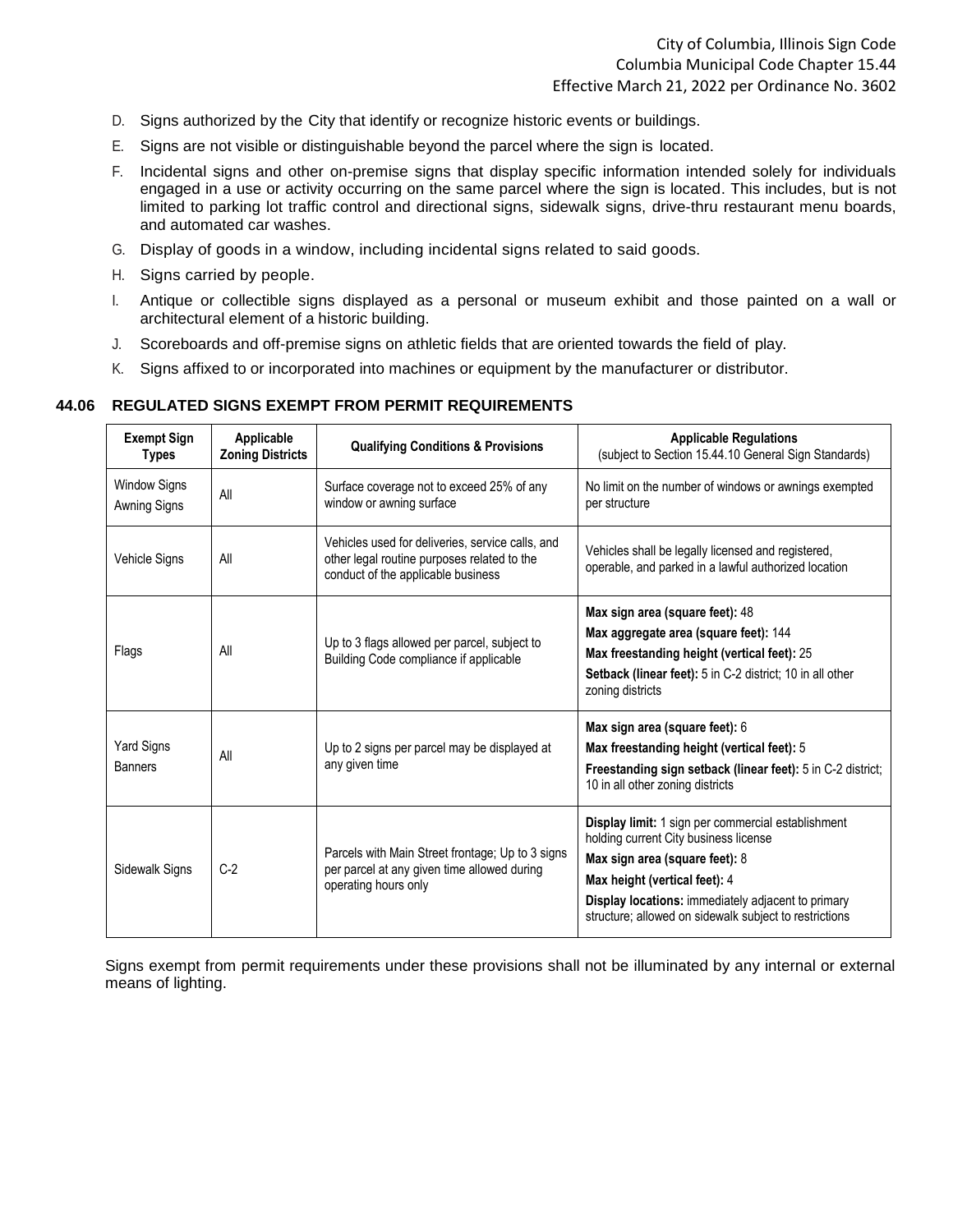#### **44.07 TEMPORARY SIGN REGULATIONS**

Temporary signs exceeding the exemptions per Section 15.44.06 shall require a temporary sign permit as provided below.

| Allowed<br>Temporary Signs   | Applicable<br><b>Zoning Districts</b>                   | <b>Qualifying Conditions &amp; Provisions</b>                                                 | <b>Applicable Regulations</b><br>(subject to Section 15.44.10 General Sign Standards)                                                                                                                       |
|------------------------------|---------------------------------------------------------|-----------------------------------------------------------------------------------------------|-------------------------------------------------------------------------------------------------------------------------------------------------------------------------------------------------------------|
| Yard Signs<br><b>Banners</b> | All                                                     | Parcels with a single-family residential primary<br>use allowed 1 such sign at any given time | Max sign area (square feet): 16<br>Max freestanding height (vertical feet): 6<br>Sign setback (linear feet): 5 in C-2 district; 10 in all other<br>zoning districts                                         |
| Yard Signs<br><b>Banners</b> | A-1, R-1, R-2, R-<br>3, R-4, R-5, R-6,<br>R-7, C-1, C-2 | Parcels with a non-residential primary use<br>allowed 1 such sign at any given time           | Max sign area (square feet): 16<br>Max freestanding height (vertical feet): 6<br>Sign setback (linear feet): 5 in C-2 district; 10 in all other<br>zoning districts                                         |
| Yard Signs<br><b>Banners</b> | C-3, CP, BP-1,<br>BP-2, OP. I-1                         | Parcels with a non-residential primary use<br>allowed 3 such signs at any given time          | Max sign area (square feet): 16<br>Max aggregate area (square feet): 40<br>Max freestanding height (vertical feet): 6<br>Sign setback (linear feet): 5 in C-2 district; 10 in all other<br>zoning districts |

Under these temporary sign regulations, off-premise signs for City-approved and not-for-profit sponsored special events may be approved and shall be exempted from the general prohibition of off-premise signs, but such approval shall require the written authorization of the property owner, which may be satisfied by signature on the permit application.

# **44.08 PERMANENT SIGN REGULATIONS**

| Allowed<br><b>Permanent Signs</b>                      | Applicable<br><b>Zoning Districts</b>          | <b>Qualifying Conditions &amp; Provisions</b>                                                                                    | <b>Applicable Regulations</b><br>(subject to Section 15.44.10 General Sign Standards)                                                                                                                                                                                             |
|--------------------------------------------------------|------------------------------------------------|----------------------------------------------------------------------------------------------------------------------------------|-----------------------------------------------------------------------------------------------------------------------------------------------------------------------------------------------------------------------------------------------------------------------------------|
| Wall Signs                                             | All                                            | Parcels with a single-family residential primary<br>use allowed 1 wall sign ONLY in conjunction<br>with a legal home occupation  | Max sign area (square feet): 4<br><b>Allowable lighting: None</b>                                                                                                                                                                                                                 |
| <b>Monument Signs</b>                                  | R-1, R-2, R-3,<br>R-4, R-5, R-6,<br>$R-7$      | Residential subdivisions and multi-family<br>residential developments allowed 1 sign on<br>each public street vehicle entrance*  | Max sign area (square feet): 32<br>Max height (vertical feet): 6<br>Min monument sign spacing (linear feet): 200<br>Sign setback (linear feet): 5 in C-2 district; 10 in all other<br>zoning districts<br><b>Allowable lighting: External</b><br><b>Allowable display: Static</b> |
| Monument Signs<br><b>Building Signs</b><br>(all types) | A-1, R-1, R-2,<br>R-3, R-4, R-5,<br>$R-6, R-7$ | Parcels with non-residential primary uses<br>allowed 1 primary frontage monument sign,<br>PLUS 1 primary elevation building sign | Max sign area (square feet): 24<br>Max monument sign height (vertical feet): 6<br>Min monument sign spacing (linear feet): 100<br>Sign setback (linear feet): 10<br>Allowable lighting: External, allowed only on monument<br>signs<br><b>Allowable display: Static</b>           |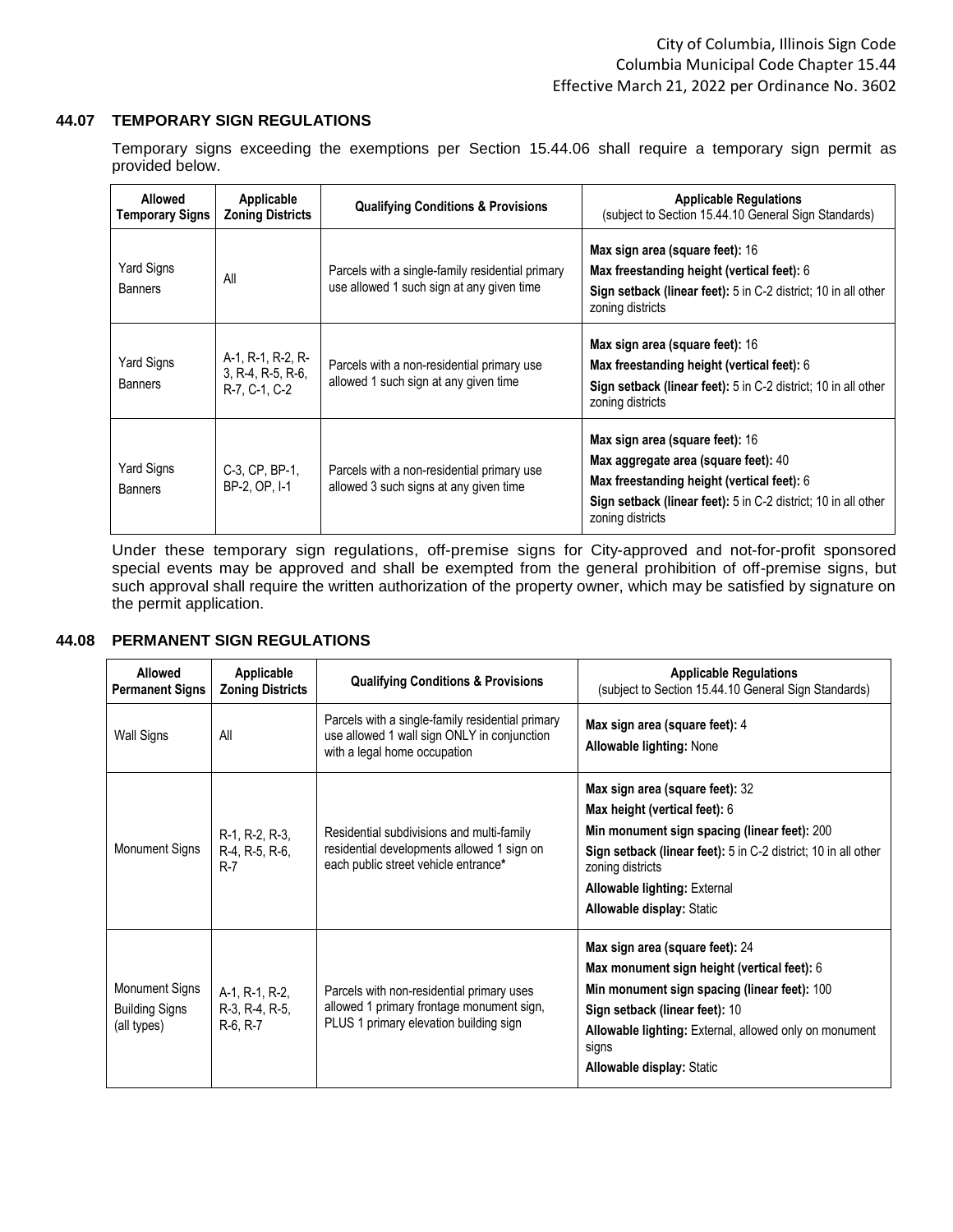| Allowed<br><b>Permanent Signs</b>                             | Applicable<br><b>Zoning Districts</b>                                                                                                                                                                                                              | <b>Qualifying Conditions &amp; Provisions</b>                                                                                                                                                                                                                                                                                                                                 | <b>Applicable Regulations</b><br>(subject to Section 15.44.10 General Sign Standards)                                                                                                                                                                                                                                                                                              |
|---------------------------------------------------------------|----------------------------------------------------------------------------------------------------------------------------------------------------------------------------------------------------------------------------------------------------|-------------------------------------------------------------------------------------------------------------------------------------------------------------------------------------------------------------------------------------------------------------------------------------------------------------------------------------------------------------------------------|------------------------------------------------------------------------------------------------------------------------------------------------------------------------------------------------------------------------------------------------------------------------------------------------------------------------------------------------------------------------------------|
| <b>Monument Signs</b><br><b>Building Signs</b><br>(all types) | C-1, C-2                                                                                                                                                                                                                                           | Parcels with non-residential primary uses<br>allowed signs per the following schedule:<br>(A) 1 primary frontage monument sign, PLUS<br>either B or C, whichever applies<br>(B) single tenant buildings allowed 1 primary<br>elevation building sign<br>(C) multiple tenant buildings allowed 1 primary<br>elevation building sign per tenant mounted on<br>ground floor wall | Max sign area (square feet): (A) 32; (B) 24; (C) 16<br>Max monument sign height (vertical feet): 6<br>Min monument sign spacing (linear feet): 100<br>Monument sign setback (linear feet): 5<br>Allowable lighting: (A) external or internal; (B) external;<br>(C) None<br>Allowable display: (A) static or dynamic, video displays<br>allowed in C-2 district only; (B, C) static |
| <b>Monument Signs</b><br>(Primary)                            | C-3, CP, BP-1,<br>BP-2, OP, I-1                                                                                                                                                                                                                    | Each parcel allowed 1 primary frontage sign as<br>follows:<br>$(A)$ < 25 linear feet of frontage<br>$(B)$ > 25 and < 65 linear feet of frontage<br>$(C)$ > 65 linear feet of frontage                                                                                                                                                                                         | Max sign area (square feet): (A) 32; (B) 64; (C) 100<br>Max height (vertical feet): (A, B, C) 8<br>Min monument sign spacing (linear feet): 200 between<br>primary monument signs; 100 all other monument signs<br>Sign setback (linear feet): (A, B, C) 10<br>Allowable lighting: External or internal<br>Allowable displays: Static or dynamic                                   |
| <b>Monument Signs</b><br>(Secondary)                          | C-3, CP, BP-1,<br>BP-2, OP, I-1                                                                                                                                                                                                                    | Each parcel allowed 1 secondary frontage sign                                                                                                                                                                                                                                                                                                                                 | Max sign area (square feet): 32<br>Max height (vertical feet): 6<br>Min monument sign spacing (linear feet): 100<br>Sign setback (linear feet): 10<br>Allowable lighting: External or internal<br>Allowable display: Static                                                                                                                                                        |
| <b>Building Signs</b><br>(all types)                          | C-3, CP, BP-1,<br>BP-2, OP, I-1                                                                                                                                                                                                                    | Each primary structure shall be allowed primary<br>elevation building signs as follows:<br>(A) 1 sign per single tenant building<br>(B) multiple tenant buildings with multiple floors,<br>such as office buildings<br>(C) multiple tenant buildings with 1 floor, such<br>as retail strip centers, allowed 1 sign per tenant<br>mounted on ground floor wall                 | Max sign area: (A) 100 square feet; (B) max of 5 signs<br>with an aggregate area not to exceed 10% of primary<br>elevation area; (C) 24 square feet<br>Allowable lighting: External or internal<br>Allowable displays: Static                                                                                                                                                      |
| Flags                                                         | C-3, CP, BP-1,<br>BP-2, OP, I-1                                                                                                                                                                                                                    | Permanent flag installations exceeding the<br>exemptions of Section 15.44.06                                                                                                                                                                                                                                                                                                  | Max height: Max height of applicable zoning district<br>Max area: Aggregate area shall not exceed 200 square<br>feet, provided no single flag shall exceed 135 square feet<br>$(9$ feet $X$ 15 feet)<br>Max quantity: No limit on the number of flags allowed<br>within the max allowable aggregate area<br>Allowable lighting: External                                           |
| Development<br>Directory<br>Monument Signs                    | C-3, CP, BP-1,<br>BP-2, OP, I-1                                                                                                                                                                                                                    | Multiple parcel developments having 3 or more<br>contiguous parcels with a total combined area<br>of 5 or more acres, such as shopping centers<br>and industrial or business parks*                                                                                                                                                                                           | Allowed 1 additional sign as follows:<br>Max sign area (square feet): 100<br>Max height (vertical feet): 12<br>Allowable lighting: External or internal<br>Allowable displays: Static or dynamic                                                                                                                                                                                   |
| NOTE:                                                         | * Applies only to developments with a single active home/property owners association (HOA/POA) and those under unified<br>ownership of a valid corporate or other legal entity. Signs shall be located on a parcel under ownership of said entity. |                                                                                                                                                                                                                                                                                                                                                                               |                                                                                                                                                                                                                                                                                                                                                                                    |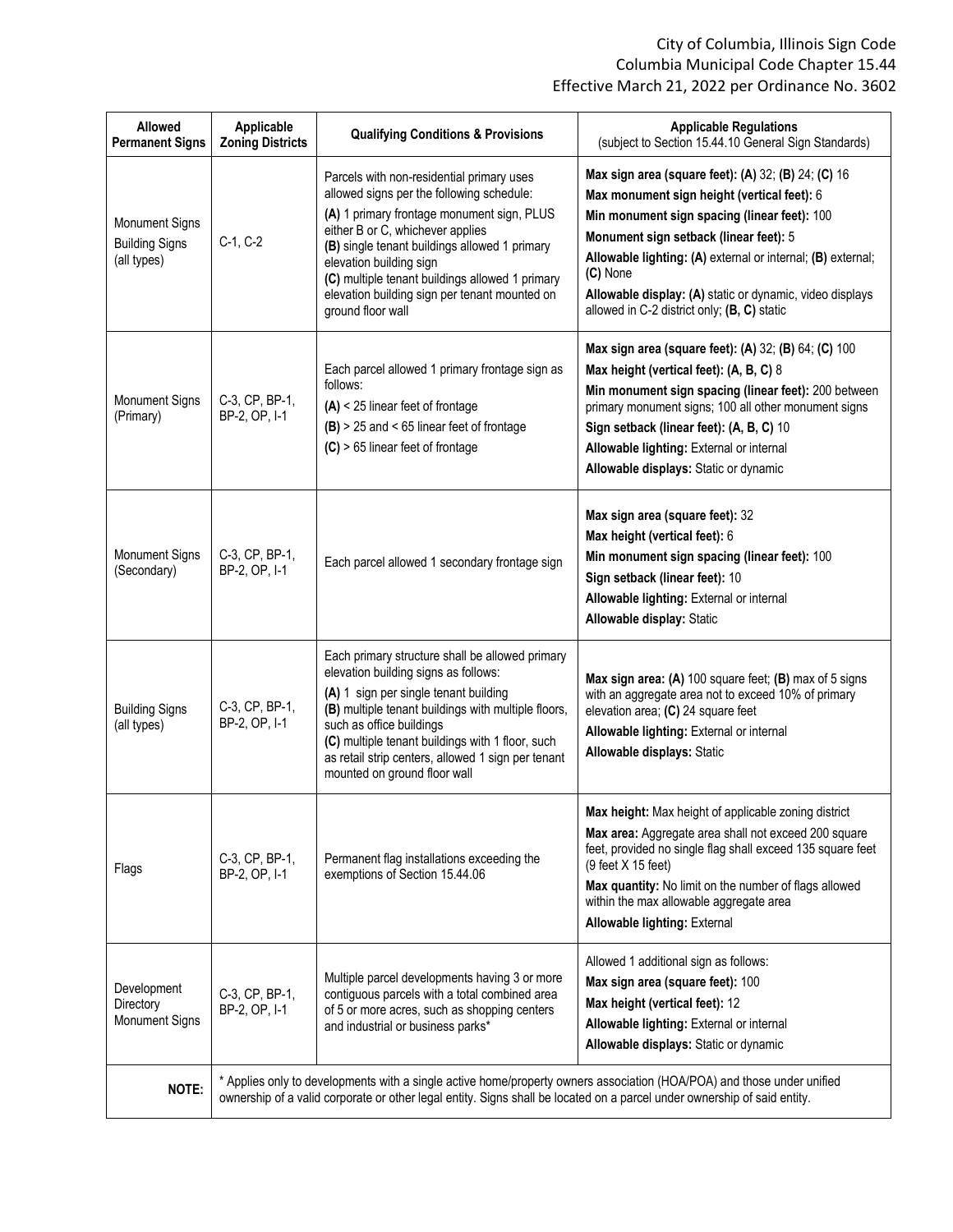### **44.09 MEASUREMENTS AND CALCULATIONS**

- A. Primary Building Elevation
	- 1. The wall area of the primary elevation shall be calculated as follows:
		- a. Wall area shall be calculated as the vertical exterior surface including windows, doors, structural (integrated with a load-bearing wall) parapets, and vertical wall surfaces of canopies and marquees, but excluding decorative/false parapets and fascia, roofs and roof components.
		- b. Area shall be based on scaled architectural plans, when such plans are provided. Otherwise, the area shall be calculated assuming a vertical wall height of 12 feet for the first floor above grade (ground floor); 10 feet for all other floors above the first; and 10 feet for exposed walls of all floors below grade. The area of the elevation is then calculated based on the formula:

(Primary elevation ground floor width) X (12 feet) plus

((Primary elevation width other floors) X (number of floors) X (10 feet))

- B. Street frontage shall be measured along the property line parallel to the street centerline, where applicable.
- C. Vertical sign clearance shall be measured from the adjacent finished grade to the lowest point of the sign body or sign structure extending horizontally over the finished grade.
- D. Sign Area
	- 1. The sign area shall include the entire area of the sign face. The area of a sign face shall be calculated by multiplying the sign face width by the sign face height using a rectangular shape that completely encloses the sign face, without regard to the actual shape of the sign face.
	- 2. The sign area of a freeform sign panel shall include the entire area within a single rectangle enclosing the extreme limits of the sign copy and other graphic element used to portray the sign's message.
	- 3. The sign area of video and electronic message displays shall include the entire screen/panel area plus the surrounding cabinet, when such are integrated components.
	- 4. A sign designed to be viewed from 2 or more directions shall be considered 1 sign, provided that the sign faces are parallel or form an angle of no more than 30 degrees. If 1 sign face is larger, the sign area shall be considered the larger of the 2 sign faces.
	- 5. For cylindrical and other 3-dimensional sign faces, area shall be based on the largest flat plane rectangle that would bisect and be completely contained within the outer bounds of the sign face.
	- 6. The aggregate sign area shall be the sum total area of all signs for which a maximum aggregate area is specified, not including signs that are exempted from regulation.
- E. Freestanding Sign Height
	- 1. Shall be measured from the adjacent grade at the base of the sign structure to the highest point on the sign or sign structure.
	- 2. Where the finished ground grade at a monument sign is lower than the elevation of the nearest pavement edge of the adjacent street or highway, sign height may be measured from the highest elevation of the adjacent edge of pavement to the highest point of the sign or sign structure. Said elevations shall be located and labeled on the site plan, which shall be signed and sealed by a professional land surveyor or civil engineer licensed to practice in Illinois.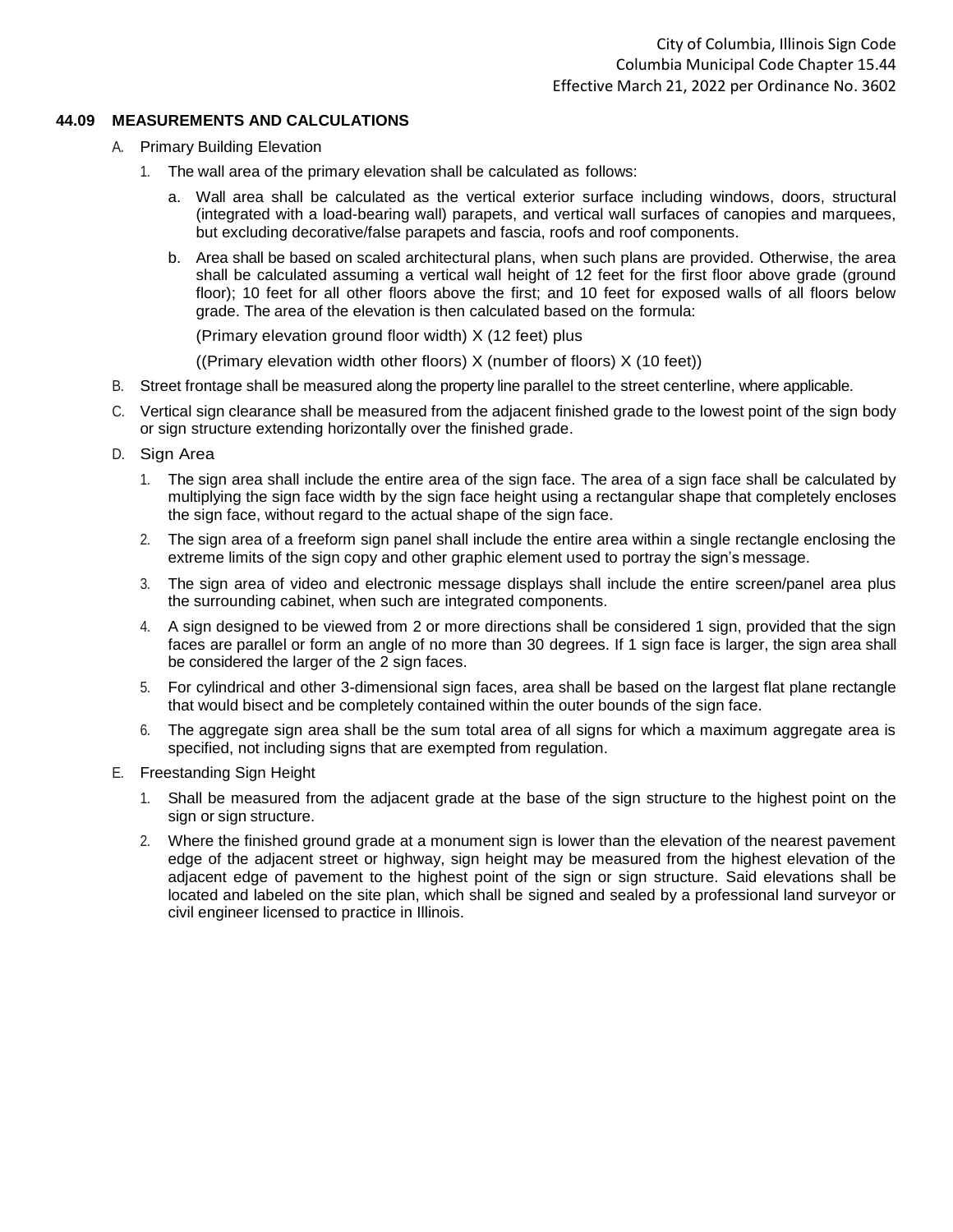# **Figure 1: Depictions of Regulated Sign Components**





**BLADE (PROJECTING) SIGN** 





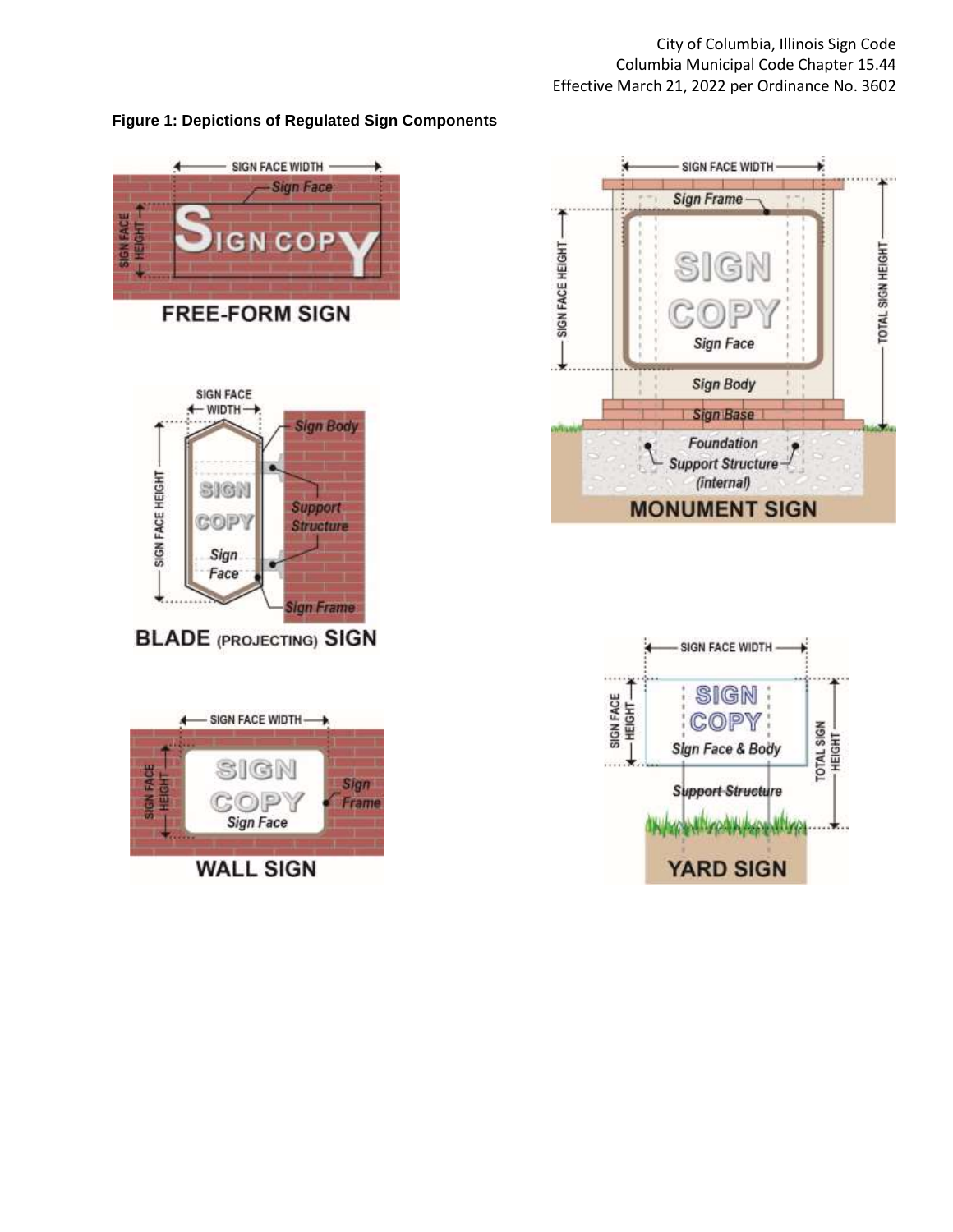#### **44.10 GENERAL SIGN STANDARDS**

- A. Construction Materials
	- 1. Permanently installed sign structures shall be constructed of non-combustible materials, except for wood or other materials capable of providing sufficient structural strength that are allowed by the Building Code.
	- 2. Sign bodies and sign faces shall be constructed of durable all-weather materials.

### B. Sign Placement

- 1. Signs shall not be placed on or attached to any object located in public right-of-way.
- 2. Signs and sign structures shall not block or interfere with pedestrian access on sidewalks, building entrances or exits, wheelchair ramps, or otherwise violate the Americans with Disabilities Act (ADA). Where allowed on sidewalks, 4 linear feet of clear sidewalk width and 5 linear feet of clearance from wheelchair ramps shall be maintained at all times.
- 3. Signs and sign structures shall not obstruct vehicular access of a driveway, alley, parking area, or other designated vehicular access area.
- 4. Signs shall not be placed in or extend into/over public rights-of-way, except as specifically allowed per this chapter. When allowed, such signs may be required by the City to be temporarily or permanently modified or removed due to construction or other official purpose. Modification or removal will be at the expense of the owner. In cases of temporary modifications and removals, legal nonconforming signs may be reinstalled without being brought into conformance. Privately owned signs on or above public right-ofway or other government-owned property, except as approved, allowed, or required by the owning agency pursuant to a government contract or franchise. For the purpose regulating signs, this prohibition shall include utility, drainage, access, and pipeline easements
- C. Sight Triangles
	- 1. Signs shall not be allowed in a sight triangle, as defined per the City's Zoning Code, except for Blade Signs that provide the minimum clearance established herein.
	- 2. For the purpose of regulating signs, sight triangles shall refer to the intersections of driveways with streets, in addition to the intersection of 2 or more streets.
- D. Aggregate Sign Area
	- 1. Maximum aggregate sign area for a parcel or for any type of sign on a parcel shall not be exceeded. Exceptions shall not be allowed by variance, special use permit, or other adjustment, unless specifically provided herein.
- E. Vehicle & Portable Signs
	- 1. Vehicle signs are subject to applicable regulations for the appropriate vehicular code when in use on public roadways.
	- 2. Portable signs may temporarily replace legal permanent signs removed by a government agency due to a construction project. The quantity, size, and area of such signs shall be limited to that equal to the removed signs. The original legally permitted signs shall be reinstalled within 10 days of project completion. In such cases, a new sign permit shall not be required, but the installation shall be inspected for compliance with applicable codes.
- F. Building Signs
	- 1. Blade:
		- a. Shall only be anchored to a primary structure and shall not extend vertically above the highest point of the wall surface to which it is anchored.
		- b. No point of the sign shall extend horizontally more than 6 feet from the vertical wall surface, which may extend over public right-of-way where the building setback is less than said horizontal sign dimension. However, in no case shall such signs extend to within 2 feet of the curb face, or the edge of pavement where no curb is provided.
		- c. There shall be a minimum vertical sign clearance of 10 feet from the adjacent grade.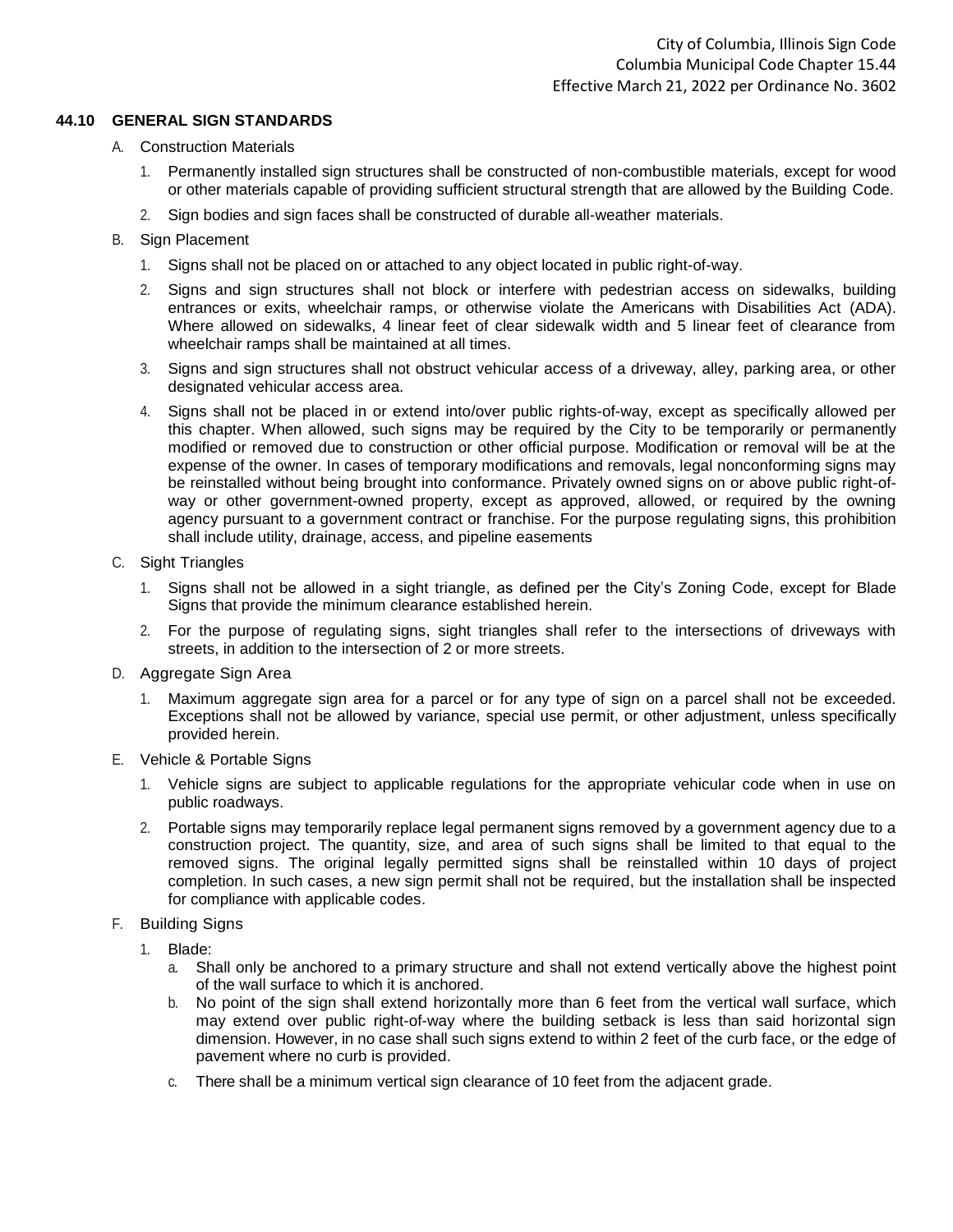- 2. Canopy & Marquee:
	- a. Shall not extend vertically above the highest point of the surface to which it is anchored.
	- b. The sign body depth shall not exceed 12 inches, as measured from the vertical mounting surface to the surface of the sign face.
- 3. Wall:
	- a. Shall only be anchored to a primary structure and shall not extend vertically above the highest point of the wall surface to which it is anchored.
	- b. The sign body depth shall not exceed 12 inches, as measured from the vertical wall surface to the surface of the sign face.
	- c. May extend horizontally over public right-of-way where the building is setback less than the sign body depth.
- G. Window Signs
	- a. Window signs painted on or applied directly to the surface of a window shall not be illuminated.
	- b. Window signs hung in a window may be internally illuminated only.
- H. Freestanding Signs
	- 1. Shall not be located within 100 feet of another freestanding sign, except as otherwise provided herein.
	- 2. Shall not be allowed in a sight triangle, as defined per the City's Zoning Code.
- I. Illuminated Displays & Signs with Electrical Components
	- 1. Shall conform to all applicable provisions of the current City of Columbia Building and Electrical Codes.
	- 2. Signs with Internal Illumination displays shall provide the minimum level of illumination necessary for nighttime display, without producing unreasonable glare beyond the parcel boundaries.
	- 3. Signs with External Illumination displays shall have the light source aimed directly at the sign face. Lighting fixtures shall be shielded to minimize light trespass onto other properties and public rights-of-way.
	- 4. All electrical wiring shall be concealed from public view. If the sign is freestanding, underground electrical service wiring shall be required.
	- 5. Wiring diagrams and technical lighting specifications demonstrating conformance to these regulations shall be attached to the sign permit application.
- J. Video & Electronic Message Displays
	- 1. May comprise the entire sign face. However, such displays shall not comprise more than 50% of the total sign area of a multiple panel sign.
	- 2. Shall conform to all applicable provisions of the current City of Columbia Building and Electrical Codes.
	- 3. Shall be equipped with a working light detector, photocell, or timer that automatically decreases the illumination level for night-time display. If used, timers shall account for seasonal changes in daylight hours.
	- 4. Displays shall be programmed or equipped to turn off or show a full black image in the event of a malfunction that affects more than 50% of the sign face.
	- 5. Shall only be allowed on parcels having street frontage to Illinois Route 3, Old Route 3, and Illinois Route 158 and shall only be located along such primary or secondary street frontages.
	- 6. In addition, video displays shall be subject to the following:
		- a. Shall be allowed on monument signs only.
		- b. Display of full-motion video and animation shall be strictly prohibited, except that transitions between slides or individual messages may depict motion or movement.
		- c. Slides or individual messages shall remain static for a period of at least 10 seconds before transitioning to a different slide or message.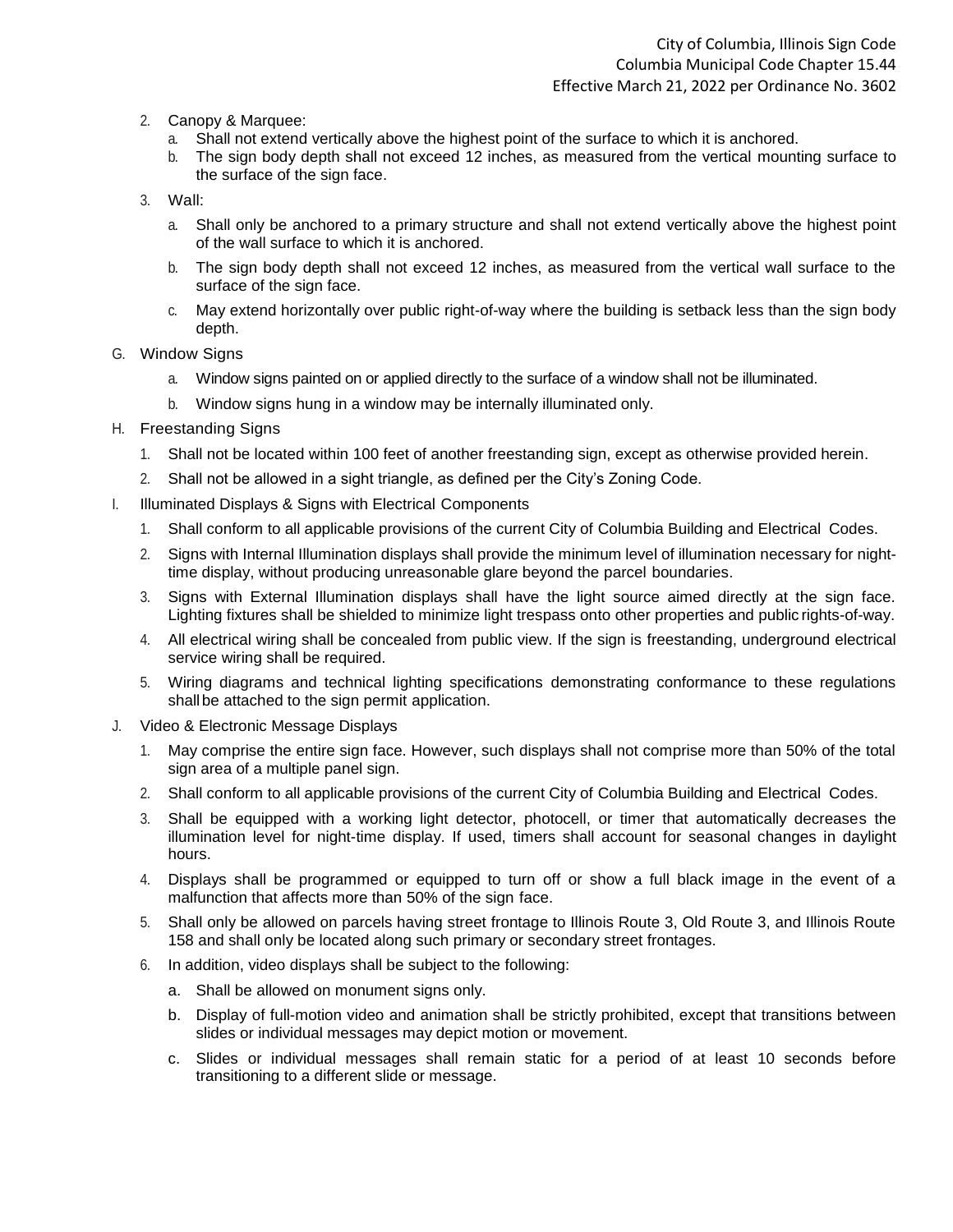#### **44.11 MAINTENANCE PROVISIONS**

- A. All signs shall be designed, constructed, and maintained in compliance with applicable provisions of the Building Code and other City codes. Sign supports and structural components shall be painted, constructed of galvanized or non-ferrous materials, or otherwise treated to prevent rust.
- B. All signs within the City shall be kept in the same general condition as approved by permit and in a manner that avoids visual detriment to the community at large. This shall include:
	- 1. Maintaining a safe structural condition.
	- 2. Keeping exposed surfaces free of rust and corrosion.
	- 3. Keeping painted surfaces free chips, cracks, flaking, and peeling.
	- 4. Replacing broken components made of glass, plastic, or other materials.
	- 5. Maintaining all lights and electrical components in a safe and operable condition.
	- 6. Maintaining the legibility of textual and graphic sign components.

#### **44.12 LEGAL NONCONFORMING SIGNS**

- A. Legally existing permanent signs that do not comply with these regulations may continue to exist as legal nonconforming signs upon the effective date of these regulations.
- B. Such signs shall be subject to applicable sign maintenance requirements and other provisions for legal nonconforming structures.
- C. Owners of such signs may request a legal nonconforming use certificate.
- D. Removal or Modification of Nonconforming Signs
	- 1. Existing signs that do not comply with these regulations, regardless of sign type or legal status, shall be removed or modified in compliance with these regulations under any of the following circumstances.
		- a. The nature of the business conducted on the premises changes and the sign is changed or modified either in shape, size, or legend.
		- b. The name of the business changes and the sign is changed or modified either in shape, size, or legend.
		- c. A principal structure is destroyed or removed due to natural or man-made circumstances, unless a Building Permit has been issued to replace the structure within 90 days.
		- d. The sign is damaged by any means when the cost of restoring it to original condition exceeds 50% of its replacement cost at the time of damage.
		- e. The building or use to which the sign applies is vacated, abandoned, or otherwise dormant for a period of time exceeding 180 days, except that sign structures may remain in place to be used by the next owner or tenant for a period not to exceed 1 year of building vacancy/abandonment.
	- 2. All nonconforming signs required to be removed by these regulations shall be removed within 90 days of notification by the City.

#### **44.13 SIGN PERMITTING PROCESS**

- A. No sign permit application shall be accepted without a site plan and plans and specifications of the proposed sign, which shall include relevant drawings with items such as location, dimensions, construction, structural design, electrical design, and illumination specifications.
- B. A sign permit shall not be issued for a permanent sign encroaching into or over public right-of-way without the installer first providing a certificate of Accident Public Liability Insurance with minimum coverages of \$50,000 per person, \$100,000 per accident and \$25,000 property damage.
- C. Review and Action
	- 1. The Building Official and Zoning Administrator shall review the sign permit application to determine if the proposed sign complies with all the applicable regulations of this chapter. Sign permits shall be either approved or denied within 15 days of the application submittal date.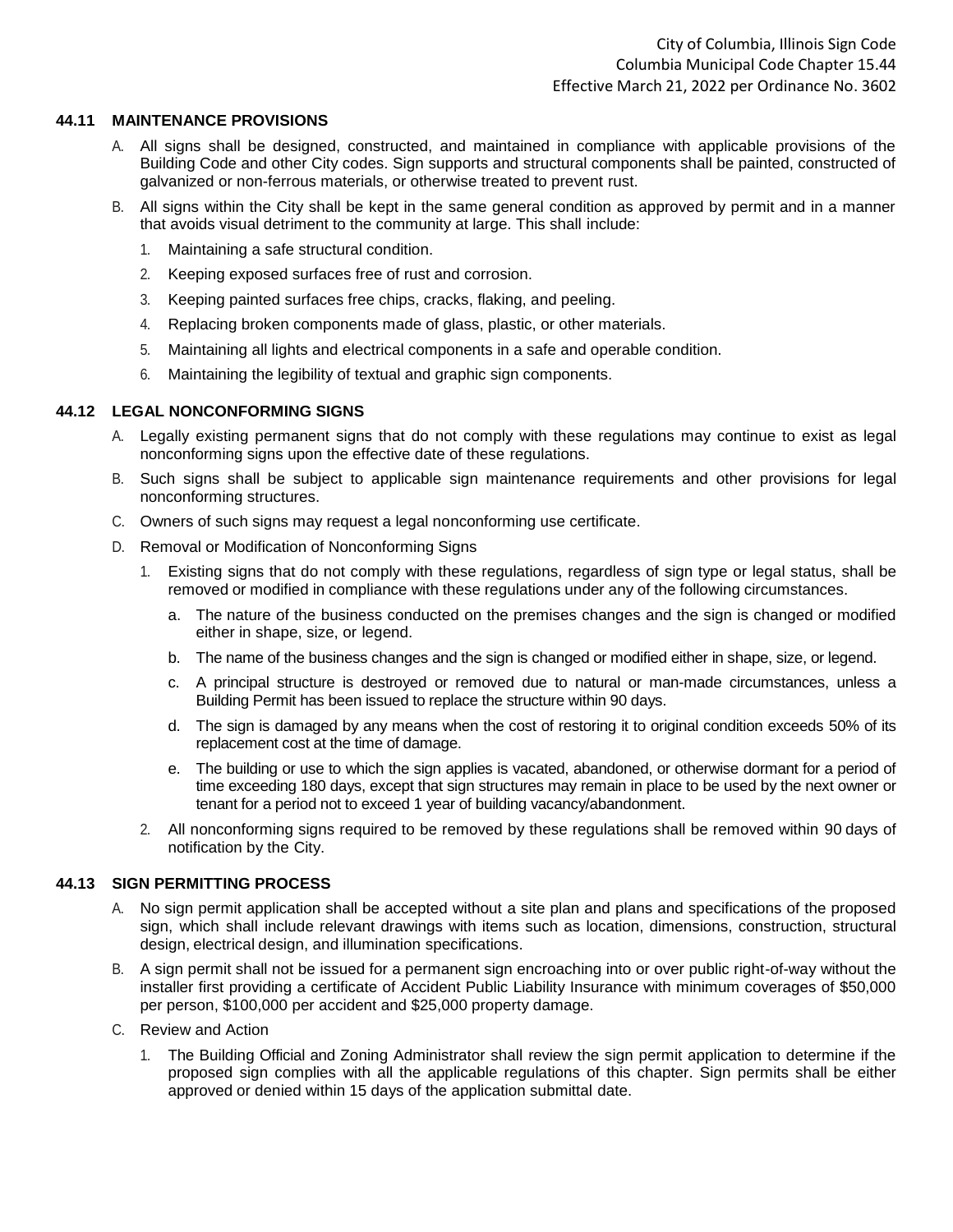- d. A sign permit shall be approved only if determined fully compliant with applicable regulations.
- e. If a sign permit is denied, the reasons for denial shall be specified in writing.
- 2. Issued sign permits shall expire if the work authorized by the permit has not commenced within 180 days from the date of issuance or the authorized work is suspended for a period of 120 days at any time after work has begun. If a sign permit expires, work may proceed only upon issuance of a new sign permit.
- D. No sign permit application shall be accepted without the correct filing fee being paid. Individual applications and permit fees shall be submitted for each such sign or other advertising structure on a parcel. The schedule of fees, which may be amended periodically by City Council.
- E. In addition to a sign permit, signs with lighting or other electrical components shall require an approved electrical work permit issued by the City, including electrical inspections, as required.
- F. Applicants may apply for multiple signs on the same lot as a "sign package." In such cases, all permits may be applied for with a single application with no additional filing or inspection fees, provided all required information/documents are provided for each sign. However, each sign shall be required its own individual electrical work permit, if applicable.
- G. All applicable provisions of the Building Code and Electrical Code shall be enforced for signs subject to such provisions.
- H. Once the sign has been erected or installed, the permit holder shall notify the Community Development Office. The sign shall then be inspected for compliance with the approved permit by the Building Official or designated official. As deemed necessary, any sign erected may be periodically inspected to verify continued compliance.
- I. All rights and privileges acquired under the provisions of this chapter or any amendment thereto, are mere licenses revocable at any time by the Building Official or Zoning Administrator; and all such permits shall contain this provision.

#### **44.14 VARIANCES**

- J. Variances from the specific terms of these sign regulations may be granted by ordinance of the City Council, upon receiving a recommendation from the Plan Commission.
	- 1. An application for variance shall be submitted that includes:
		- a. Name, address, and signature of the applicant and property owner.
		- b. Address of the sign for which the variance is sought.
		- c. Citation of the applicable section of the Sign Code with a full detailed explanation of the requested variance.
		- d. Site plan depicting existing and proposed conditions.
		- e. Applicable standards and specifications for regulated sign components.
	- 2. A public hearing with the Plan Commission shall be scheduled within 60 days of application submittal.
		- a. Notice of public hearing shall be sent via first class mail to the owners and tenants of all properties adjoining the subject property.
		- b. Notices shall be sent no more than 30 days, but no less than 15 days prior to the scheduled public hearing.
		- c. Notices shall include the time, date, and place of the hearing, with a description of the requested variance.
		- d. The Plan Commission shall conduct said hearing in accordance with its adopted rules and procedures. Upon completion of the public hearing, the Plan Commission shall adopt recommendation of approval, approval with conditions, or denial, which shall be supported by findings of fact. Said recommendation shall be forwarded to the City Council for consideration.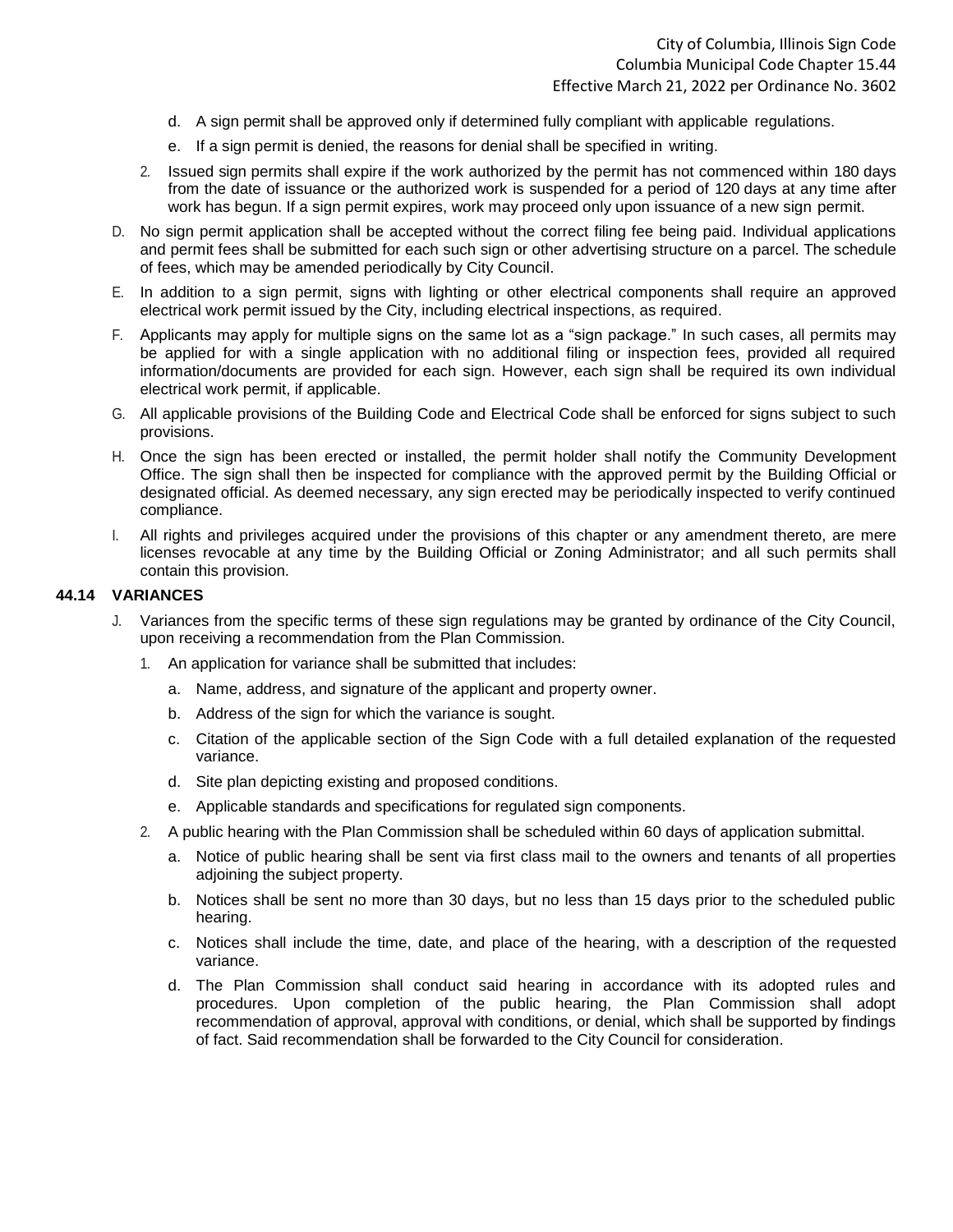- e. The City Council shall consider the Plan Commission's recommendation and take one of the following actions:
	- i. Approve by ordinance, as submitted.
	- ii. Approve by ordinance, with modifications.
	- iii. Deny/disapprove.
- 3. A variance shall be granted only if all of the following provisions are met.
	- a. It is consistent with purpose and intent of this chapter and does not violate any other applicable provisions of the Columbia Municipal Code.
	- b. It is not contrary to the public interest.
	- c. It constitutes a hardship wherein the strict application of the applicable regulation is impractical due to the physical attributes of the subject parcel or the nature of pre-existing development on the subject parcel.
	- d. Under no circumstance shall a variances be granted that allow:
		- i. Individual sign area, aggregate sign area, or sign quantity above the maximum allowances of this Sign Code.
		- ii. A sign having a total height in excess of 15 feet.
		- iii. A sign type that is not explicitly allowed per this Sign Code.

#### **44.15 IMPLEMENTATION AND ENFORCEMENT**

- A. Authority The City shall have the authority to implement and enforce these sign regulations as described below.
	- 1. The Building Official or other designated official shall be charged with the responsibility and authority to implement these sign regulations as follows.
		- a. Coordinate with property owners, developers, permit applicants, permit holders, sign designers, and sign installers.
		- b. Review and approve sign permit applications.
		- c. Inspect new and existing signs to ensure compliance with these regulations and issued permits.
		- d. Initiate enforcement actions within the delegated degree of authority.
	- 2. The Building Official or other designated official may inspect any sign whenever there is reasonable cause to believe a violation of these regulations may exist. Upon being presented with proper credentials by the Building Official or designated official:
		- a. No person may refuse entry or access to the site or property where a sign exists when entry is required for the purpose of conducting an inspection.
		- b. No person may obstruct, hamper, or interfere with such City representatives while in the process of carrying out their official duties.
	- 3. The City shall have the authority to order the removal, modification, minor repair, or maintenance of any sign erected or displayed in the City. This shall include signs that the Building Official or designated official:
		- a. Deems unsafe, insecure, or a menace to the public.
		- b. Finds to be constructed or erected in violation of these regulations or an issued permit, but is not exempt.
		- c. Determines is not being maintained in accordance with these regulations, but is not exempt.
- B. Enforcement
	- 1. If upon inspection the Building Official or designated official determines the need to order the removal or modification of any sign, the City shall immediately notify the property owner or permit holder in writing.